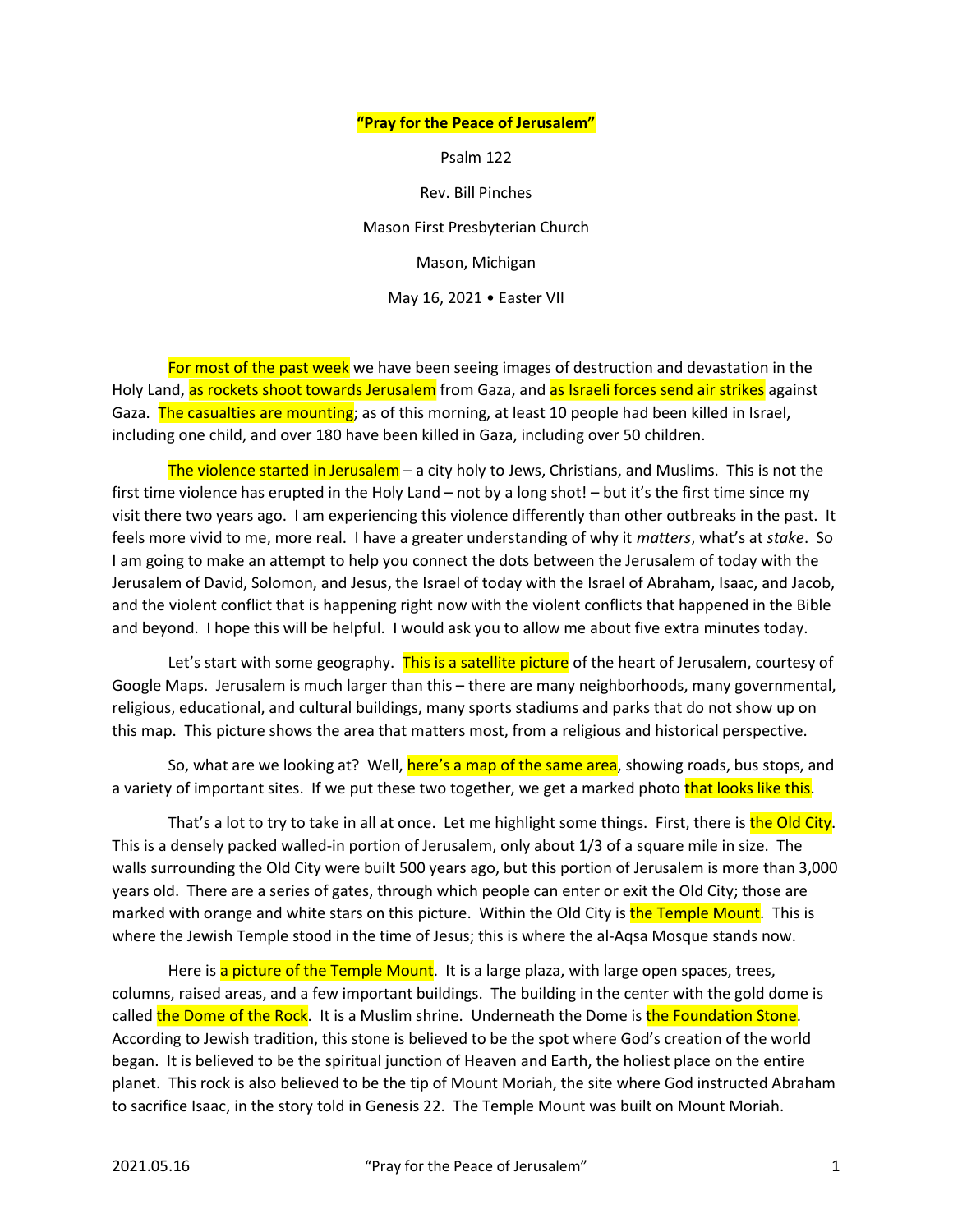Now Jerusalem did not originally belong to the Jews – or the Christians, or the Muslims. When the Israelites arrived in the land in about the  $13<sup>th</sup>$  century BC, the city was called Jebus, and it was inhabited by a group of native Canaanites called Jebusites. It was the strongest, most fortified city in the land, and it withstood Israelite attempts to capture it for nearly 300 years. King David finally defeated the Jebusites, took the city, and made it his capital in about 1000 BC. That story is told in 2 Samuel 5.

David's son Solomon built the first Jewish Temple there, on Mount Moriah. That story is told in 1 Kings 6. The most sacred part of the temple – the Holy of Holies – was probably built right over the Foundation Stone. In David and Solomon's time and for the next several centuries, the residents of Jerusalem lived in an area south of the Temple Mount. This area is known as "the City of David" today. It is lower in elevation than the Temple Mount; the Jews literally went  $up$  to the temple to pray.

Jerusalem was besieged by the Babylonians beginning in 597 BC. Ten years later the city the Babylonians destroyed the city and the temple. That gruesome story is told in 2 Kings 24-25. Many of the leading citizens who survived were sent into exile in Babylon. Seventy years later, when the Persians came to power, the Jews were allowed to return home, and many of them did. Construction on a Second Temple started in about 516 BC; that story is told in the books of Ezra and Nehemiah. The Second Temple was nowhere near as grand as the First, but the Jews did the best they could. Their relative peace was short-lived; Alexander the Great conquered the entire region in the 4<sup>th</sup> century BC. The Jews regained independence for Jerusalem in 164 BC – that story is in the books of the Maccabees, which are in Catholic and Orthodox Bibles and in the Protestant Apocrypha. Independence lasted for about a century, but ultimately Jerusalem was besieged by the Romans, and taken by Herod the Great in 37 BC – just a few decades before Jesus was born. Herod embarked on many building projects in Jerusalem, most notably the complete reconstruction of the Temple and the entire Temple Mount. Portions of the walls of today's Temple Mount were put there by Herod's workers 2,000 years ago.

So by the time we get to Jesus, the city of Jerusalem had been taken by force multiple times. The city already had a long and complex history. The Romans allowed the Jews to practice their religion.

Jesus, the New Testament tells us, was brought to the Jewish Temple for his dedication as an infant. He returned there to celebrate Passover every year. Eventually, he returned there one last time, accompanied by his disciples and a large crowd of followers. We commemorate that event every year on Palm Sunday. He approached Jerusalem from the east, from the city of Bethany (not on this map). He borrowed a donkey in the village of Bethphage. He descended the Mount of Olives – the large hill east of the Old City – using a route something like this. He crossed the ravine at the bottom of the hill – the Kidron Valley – and entered the city, probably through the gate that is now called the Golden Gate.

 He worshiped and taught in the Temple. He gathered with his disciples to celebrate the Passover, in an "upper room." Tradition says that took place in a part of the city a little ways south of the Zion Gate. Then he went across the valley, to the Garden of Gethsemane, at the base of the Mount of Olives. He was betrayed, and arrested. He was taken to the High Priest's house. That's not marked on this map, but it would have been a little bit to the west of the Temple Mount. The next morning, he was taken to the Governor's Headquarters, traditionally believed to be the Anatonia Fortress, which was situated at the northwest corner of the Temple Mount. It's marked with a white square on this map. From there, Jesus was led through the streets of Jerusalem, carrying his cross, beaten and bloodied, to a place that was – at that point in time – outside the city's walls. He was impaled on a cross, and he died.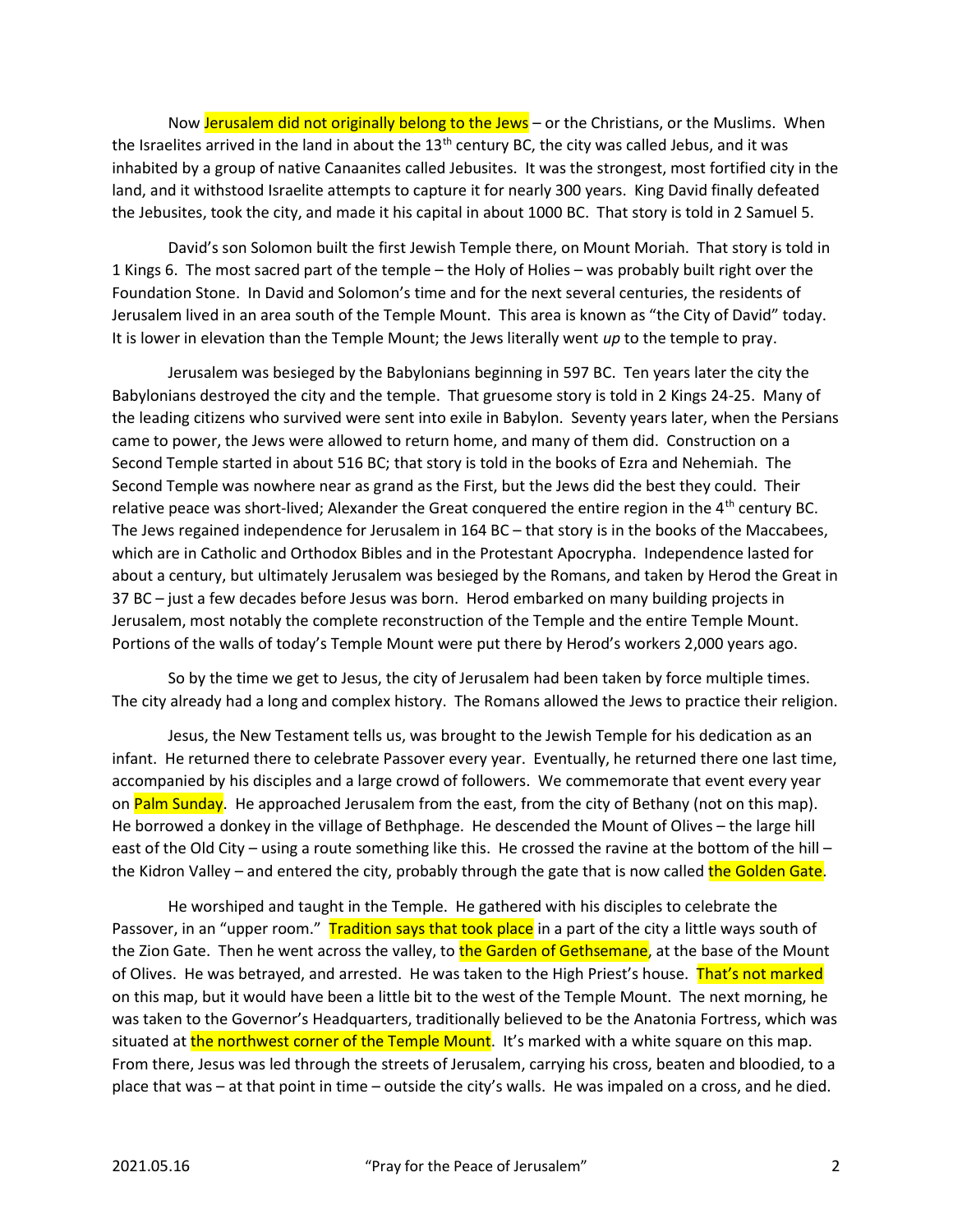His body was placed in a nearby tomb. Three days later, he rose from the dead, and appeared to his disciples. Forty days after that, he appeared to his disciples one final time, on the Mount of Olives. Then he ascended into heaven, and took his seat at the right hand of God Almighty. All of these sites, and many more, are sacred to Christians. They overlap many sites that are sacred to Jews. The traditional site of upper room, for example, is in the exact same building that houses the tomb of David!

Nearly forty years after Jesus' death and resurrection, the Jews revolted against the Romans. Ultimately that led to a five-month siege of the city of Jerusalem, and the burning and destruction of the temple – again. That story is told in graphic detail by the Jewish historian Josephus. The Jews were completely removed from Jerusalem. In the second century, the Romans built a temple on the site of the Jewish temple, dedicated to the Roman god Jupiter. For the next two hundred years Jerusalem was an unimportant pagan outpost. In the fourth century, Emperor Constantine rebuilt it as a Christian city. The Church of the Holy Sepulchre was built, encompassing the traditional sites of Christ's crucifixion and his empty tomb. Jews were still forbidden from entering the city, except on one day each year.

This situation lasted until the 600's. Around the year 610, an Arab man named Muhammad – who lived in Mecca, 750 miles south of Jerusalem, in what is now Saudi Arabia – began experiencing what he described as a series of visions. Those visions gave rise to the Muslim holy book, the Qu'ran, which draws on both Jewish and Christian traditions. In about the year 620, according to Muslim belief, Muhammad was mystically transported from the Great Mosque in Mecca to  $-$  guess where  $-$  the Temple Mount in Jerusalem. From there, he was taken up into heaven. In 638, one of Muhammad's successors took the city of Jerusalem by force. The followers of Muhammad – "Muslims," which means "submitters to God" – built a house of prayer where they believe Muhammad ascended into heaven. That later became a mosque, the al-Aqsa Mosque; the name means "the Farthest Mosque." It has been rebuilt several times, but it still stands on the **southern part of the Temple Mount** today. It is the third-holiest site in Islam. It was that mosque that Israeli police raided early this week, injuring hundreds of Muslims.

But back to the 7<sup>th</sup> century. Remember how the Jews had been prohibited from living in or entering Jerusalem? Jews had been denied access to the city for more than five hundred years. At first that was because of the Romans. Later, it was because of the Christians. The Muslims let them back in.

For several hundred years there was fairly peaceful co-existence between Jews, Christians, and Muslims in the holy city. That changed in the  $11<sup>th</sup>$  century, when a Muslim ruler ordered the destruction of all the churches. Christian crusaders retaliated; they massacred almost all of the Jewish and Muslim inhabitants of the city and rebuilt many Christian shrines and churches. Another Muslim leader re-took Jerusalem in the 12<sup>th</sup> century; he permitted peoples of all three faiths to practice their religions freely. Christians took the city again in the  $13<sup>th</sup>$  century. And on it went. In all, the city of Jerusalem has been attacked 52 times, captured and recaptured 44 times, besieged 23 times, and totally destroyed twice.

The modern conflict began in 1948, when the nation of Israel declared its independence in the wake of World War II. Six million Jewish men, women, and children had died during in the Holocaust. Jews around the world took comfort in the knowledge that Israel was finally, at long last, a nation again.

But there was a cost, a terrible cost, one that is not well known in our country. The creation of Israel resulted in catastrophe for many Palestinians, the people who had historically lived in that region for many centuries. Most of them are Arab; most of them are Muslim; some of them are Christian. There was a war between Israeli and Arab forces in 1948, which Israel won. Hundreds of Palestinian